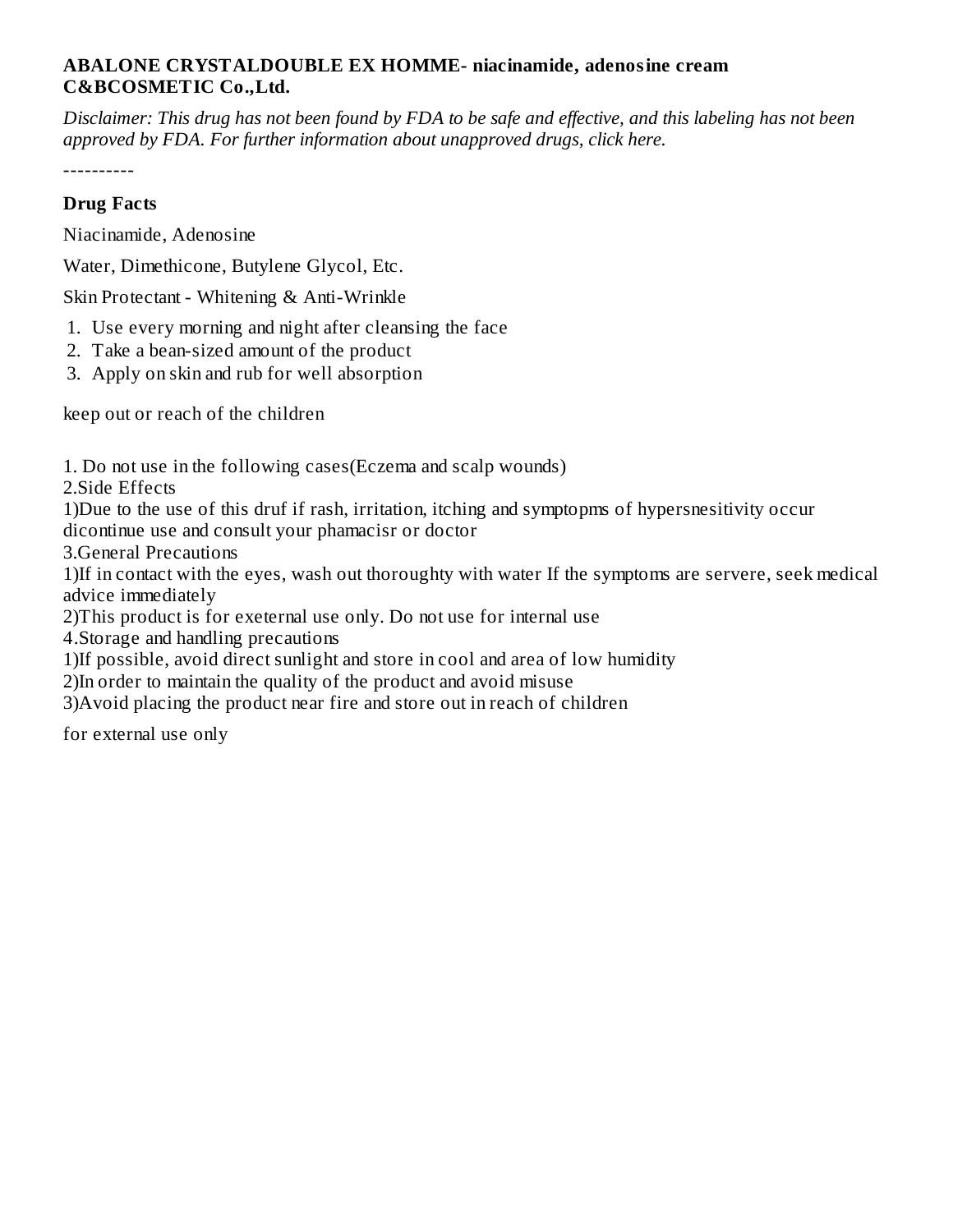

| <b>ABALONE CRYSTALDOUBLE EX HOMME</b>                                                  |                                      |  |          |                    |               |  |  |
|----------------------------------------------------------------------------------------|--------------------------------------|--|----------|--------------------|---------------|--|--|
| niacinamide, adenosine cream                                                           |                                      |  |          |                    |               |  |  |
|                                                                                        |                                      |  |          |                    |               |  |  |
| <b>Product Information</b>                                                             |                                      |  |          |                    |               |  |  |
| Product Type                                                                           | HUMAN OTC DRUG<br>Item Code (Source) |  |          | NDC:60611-0010     |               |  |  |
| <b>Route of Administration</b>                                                         | <b>TOPICAL</b>                       |  |          |                    |               |  |  |
|                                                                                        |                                      |  |          |                    |               |  |  |
|                                                                                        |                                      |  |          |                    |               |  |  |
| <b>Active Ingredient/Active Moiety</b>                                                 |                                      |  |          |                    |               |  |  |
| <b>Ingredient Name</b><br><b>Basis of Strength</b>                                     |                                      |  |          | Strength           |               |  |  |
| NIACINAMIDE (UNII: 25X51I8 RD4) (NIACINAMIDE - UNII:25X51I8 RD4)<br><b>NIACINAMIDE</b> |                                      |  |          |                    | 2 g in 100 mL |  |  |
| ADENOSINE (UNII: K72T3FS567) (ADENOSINE - UNII:K72T3FS567)<br><b>ADENOSINE</b>         |                                      |  |          | $0.04 g$ in 100 mL |               |  |  |
|                                                                                        |                                      |  |          |                    |               |  |  |
|                                                                                        |                                      |  |          |                    |               |  |  |
| <b>Inactive Ingredients</b>                                                            |                                      |  |          |                    |               |  |  |
| <b>Ingredient Name</b>                                                                 |                                      |  | Strength |                    |               |  |  |
| WATER (UNII: 059QF0KO0R)                                                               |                                      |  |          |                    |               |  |  |
| <b>BUTYLENE GLYCOL (UNII: 3XUS85K0RA)</b>                                              |                                      |  |          |                    |               |  |  |
| <b>DIMETHICO NE</b> (UNII: 92RU3N3Y1O)                                                 |                                      |  |          |                    |               |  |  |
|                                                                                        |                                      |  |          |                    |               |  |  |
|                                                                                        |                                      |  |          |                    |               |  |  |